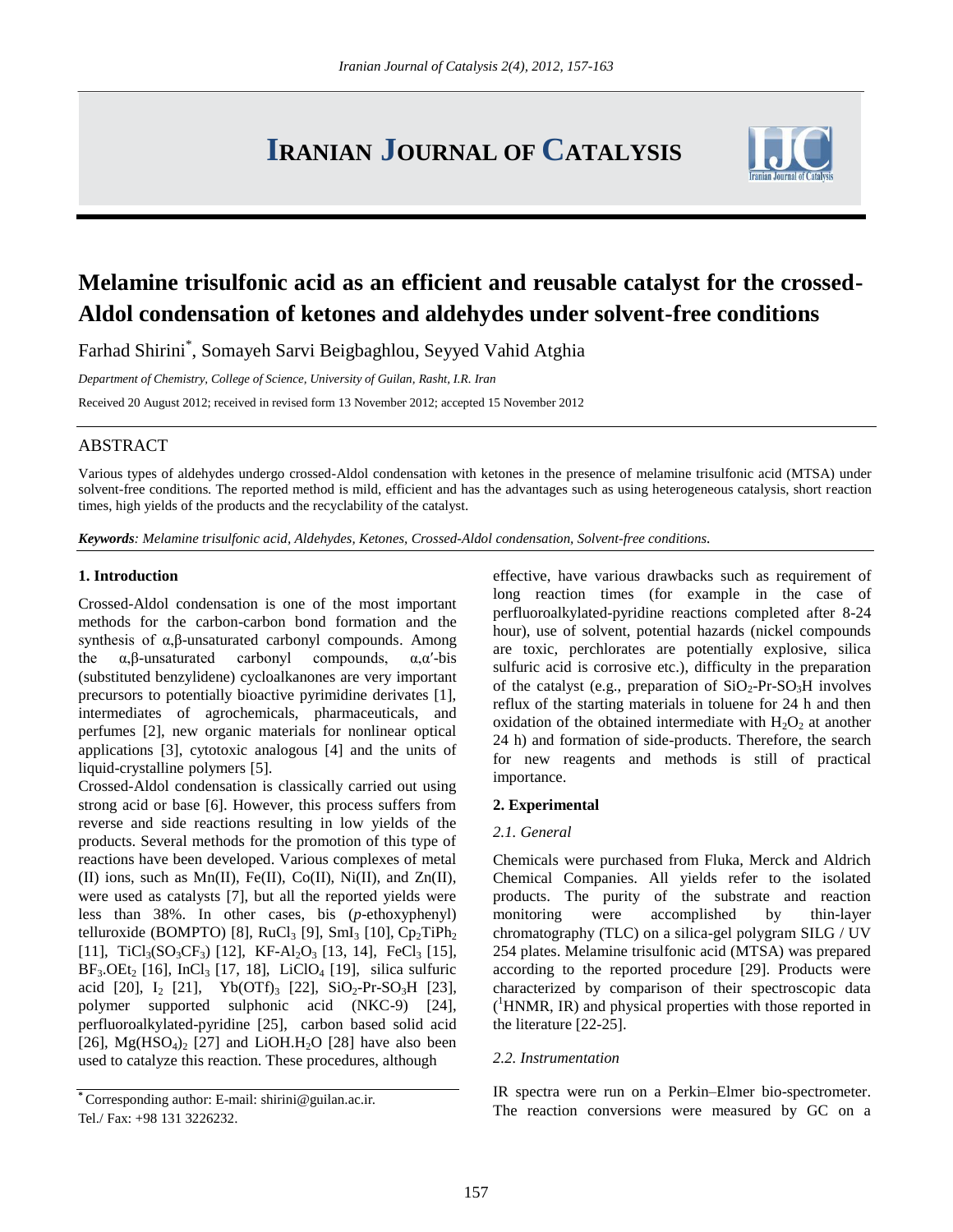

**Fig. 1.** Crossed-Aldol condensation catalyzed by MTSA.

Shimadzu model GC- 16A instrument. The  ${}^{1}$ H NMR (300 or 400 MHz) and  $^{13}$ C NMR (75 or 100 MHz) were run on a Bruker Avance DPX-250 FT-NMR spectrometer (δ in ppm). Microanalyses were performed on a Perkin- Elmer 240-B microanalyzer. Melting points were recorded on a Büchi B-545 apparatus in open capillary tubes.

#### *2.3. General procedure*

A mixture of ketone (1 mmol), aromatic aldehyde (2.2 mmol), and melamine trisulfonic acid (MTSA) (0.082 mmol, 0.03 g) was heated in an oil bath (75  $\degree$ C) for an appropriate time (Table 2). After complete conversion of the ketone, as indicated by thin-layer chromatography (TLC), the mixture was cooled to room temperature. Dichloromethane (10–15 mL) was added, and the mixture was heated for few minutes. The catalyst was separated by filtration. The filtrate was concentrated, and the solid obtained was recrystallized from ethanol to give the pure product. The products were characterized by comparing their spectroscopic data  $(^1H$  NMR and IR) and physical properties with those reported in the literature.

#### *The selected spectral data*

a) 2,6-Di(*p*-chlorobenzylidene)cyclohexanone (Table 2, Entry 2): m.p. 145-146 °C. IR (KBr, cm<sup>-1</sup>): 2930, 1660, 1606, 1576, 1262, 828. <sup>1</sup>H NMR (400 MHz, TMS, CDCl<sub>3</sub> ppm): δ: 1.76–1.84 (m, 2H), 2.90 (t, *J* = 6.0 Hz, 4H), 7.36–7.43 (m, 8H), 7.73 (s, 2H).

b) 2,6-Di(*p*-methoxybenzylidene)cyclopentanone (Table 2, Entry 14): m.p. 211-212 °C. IR (KBr, cm<sup>-1</sup>): 2962, 2841, 1649, 1595, 1506, 1253, 1020, 834. <sup>1</sup>H NMR (400 MHz, TMS, CDCl3, ppm) δ: 3.09 (t, 4H), 3.86 (s, 6H), 6.96–7.56 (m, 8H), 7.58 (s, 2H).

c) 4׳-Nitrochalcone (Table 2, Entry 17): m.p. 156-157°C. IR (KBr, cm-1 ): 3010, 2896, 1705, 1680, 1643, 1470, 921, 845. <sup>1</sup>H NMR (400 MHz, TMS, CDCl<sub>3</sub>, ppm) δ: 6.32 (d, *J* = 16.1 Hz, 1H), 7.36 (d, *J* = 16.1 Hz, 1H), 7.15–7.36 (m, 5H), 7.52–8.26 (m, 4H).

#### **3. Results and discussion**

Recently we have reported the preparation of melamine trisulfonic acid and its application as a new, efficient and versatile catalyst in organic transformations that need acidic reagents to accelerate the reaction rate [29-33]. Also Ma *et al*. used this reagent for the synthesis of 7-alkyl-6*H*,7*H*naphtho $[1',2':5,6]$  pyrano- $[3,2$ -c]chromen-6-ones [34]. Herein, and in continuation of these research, we wish to report the applicability of this reagent in the promotion of the crossed-Aldol condensation reaction specially in the synthesis of α,α'-bis(substituted benzylidene)cycloalkanones in a one-pot condensation reaction of ketones with aldehydes under solvent-free conditions (Fig. 1).

In order to optimize the reaction conditions, we conducted the condensation of 4-chloro benzaldehyde (2.2 mmol), cyclohexanone (1mmol) and melamine trisulfonic acid (MTSA) (0.082 mmol, 0.03g) by stirring at 75  $\degree$ C without solvent, which was completed after 13 min. Addition of the amount of MTSA and temperature did not affect the result of the reaction, but after reduction of the amount of the aldehyde to 2.1 and/or 2 mmol the reaction was not completed after 30 min. To illustrate the efficiency of MTSA in these reactions, preparation of 2,6-di (*p*-chlorobenzylidene) cyclohexanone, was also carried out in the absence of the catalyst and the reaction was not completed after 4h. Obviously, the use of MTSA is necessary for the reaction to proceed (Table 1).

After optimization of the reaction conditions various aldehydes were subjected to condensation with ketones under the selected conditions. The results are summarized in Table 2.

Aromatic aldehydes having various substituents (such as F,  $Cl$ , Br,  $NO<sub>2</sub>$ ,  $OMe$ ) and cinnamaldehyde were converted to their  $\alpha$ , $\alpha$ '-bis(substituted benzylidene) cycloalkanone derivatives efficiently (Table 2, entries 1-15). As seen in Table 2, the condensations of aromatic aldehydes with ketones yielded the corresponding  $\alpha$ , $\alpha$ '-bis(substituted benzylidene) cycloalkanone derivatives and the reaction times were remarkably affected by the substituent groups of aromatic aldehydes: reactants having electron-withdrawing substituents gave the products in lower times related to those having electron-donating ones. The crossed-Aldol condensations were finished within 4–74 min and excellent yields (84–98%). We have found that this method is also very useful for the condensation of aldehydes with acetophenone and 1,3-indandione. All reactions were performed in the absence of solvent at 75 °C using 1.1 mmol of the aldehyde (Table 2, entries 16-21).

In order to ascertain the scope and limitations of this catalyzed condensation, the method was further applied to the condensation of acetone with propionaldehyde as an aliphatic aldehyde (Table 2, entry 22) and the desired product obtained in 16% yield after 24 h in the reflux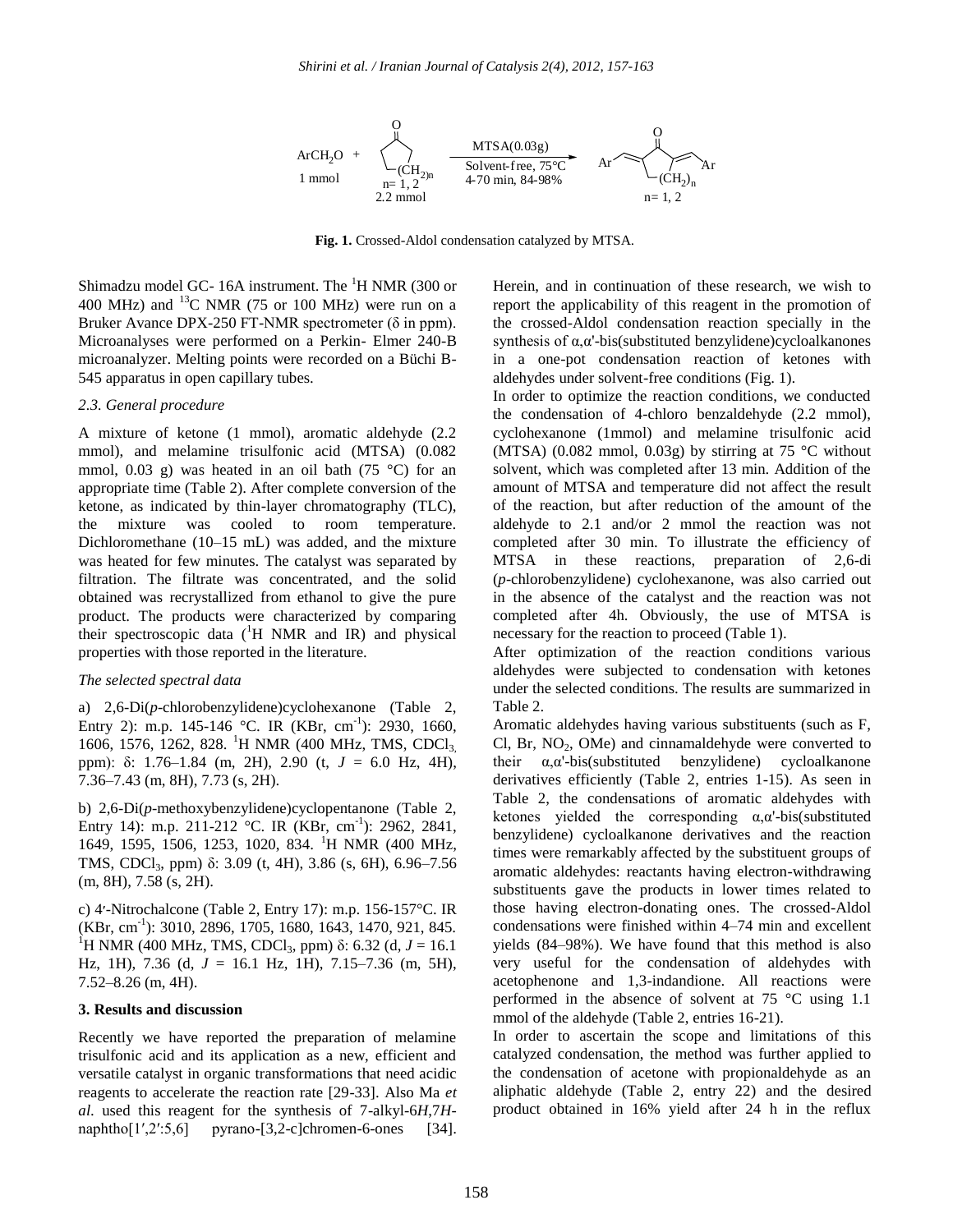*Shirini et al. / Iranian Journal of Catalysis 2(4), 2012, 157-163*

| Entry           | Catalyst loading (mg) | Temperature $(^{\circ}C)$ | Time (min) | Yield $(\%)^{\overline{a}}$ |
|-----------------|-----------------------|---------------------------|------------|-----------------------------|
|                 | $\mathbf{0}$          | 75                        | 240        | Trace                       |
| $2^{\rm b}$     | 20                    | 75                        | 30         | 90                          |
| $3^{\rm b}$     | 30                    | 75                        | 13         | 98                          |
| 4 <sup>b</sup>  | 40                    | 75                        | 13         | 97                          |
| $5^{\circ}$     | 30                    | 75                        | 30         | 65                          |
| 6 <sup>d</sup>  | 30                    | 75                        | 30         | 50                          |
| $7^e$           | 750                   | 80                        | 150        | 90 [20]                     |
| 8 <sup>f</sup>  | 50                    | 80                        | 30         | 100 [23]                    |
| 9 <sup>g</sup>  | 750                   | 70                        | 100        | 90 [26]                     |
| 10 <sup>h</sup> | 1740                  | 60                        | 420        | 93 [27]                     |

**Table 1.** Condensation of cyclohexanone and 4-chlorobenzaldehyde over MTSA under different reaction conditions.

<sup>a</sup>Isolated yield.

bReaction condition: 1 mmol cyclohexanone, 2.2 mmol 4-chlorobenzaldehyde.

<sup>c</sup>Reaction condition: 1 mmol cyclohexanone, 2.1 mmol 4-chlorobenzaldehyde.

<sup>d</sup>Reaction condition: 1 mmol cyclohexanone, 2 mmol 4-chlorobenzaldehyde.

<sup>e</sup>Using Silica sulfuric acid as the catalyst.

 ${}^{\text{f}}$ Using SiO<sub>2</sub>-Pr-SO<sub>3</sub>H as the catalyst.

<sup>g</sup>Using Carbon based solid acid as the catalyst.

 ${}^{\text{h}}$ Using Mg(HSO<sub>4</sub>)<sub>3</sub> as the catalyst.

conditions. Therefore this method is not useful for the condensation of the aliphatic aldehydes with ketones.

After performing one reaction under the conditions described in Table 2, the catalyst was recovered by filtration, washed with n-hexane (10 mL), dried at room temperature, and reused for a consecutive run under the same reaction conditions. Thus, after the first run, which gave the corresponding α,β-unsaturated compound from 4 chlorobenzaldehyde and cyclohexanone with 98% yield in 13 min, and after recovery, the catalyst was subjected to the second condensation reaction which also gave 2,6-di( *p*chlorobenzylidene) cyclohexanone with 97% yield in 15 min. these observations clearly demonstrate the practical recyclability of this catalyst. MTSA was recyclable for three times without any decrease in its catalytic activity (Fig. 2).

The possible mechanism for the crossed-Aldol condensation in the presence of MTSA as a promoter is shown in Fig. 3. On the basis of this mechanism, MTSA catalyzes the reaction by the nucleophililic activation of ketone to form an enol tautomer, the formation of enol is slow, and the reaction rate depends on this step. As shown in Scheme 2, condensation of enol **2** with aldehyde **3** gives Aldol **4**, which then is dehydrated to give the product **5**. In the case of cyclic ketones the resulting product reacts with the second aldehyde molecule to form  $\alpha, \alpha'$ -bis(substituted benzylidene) cycloalkanone (6) [23].

The efficiency of the present method is illustrated by the comparison of some of our results to some of those reported in the literature (Table 3) [20, 21, 23, 24].



**Fig. 2.** Recyclability of MTSA for the synthesis of 2,6-di(*p*-chlorobenzylidene) cyclohexanone (Table 1, entry 2).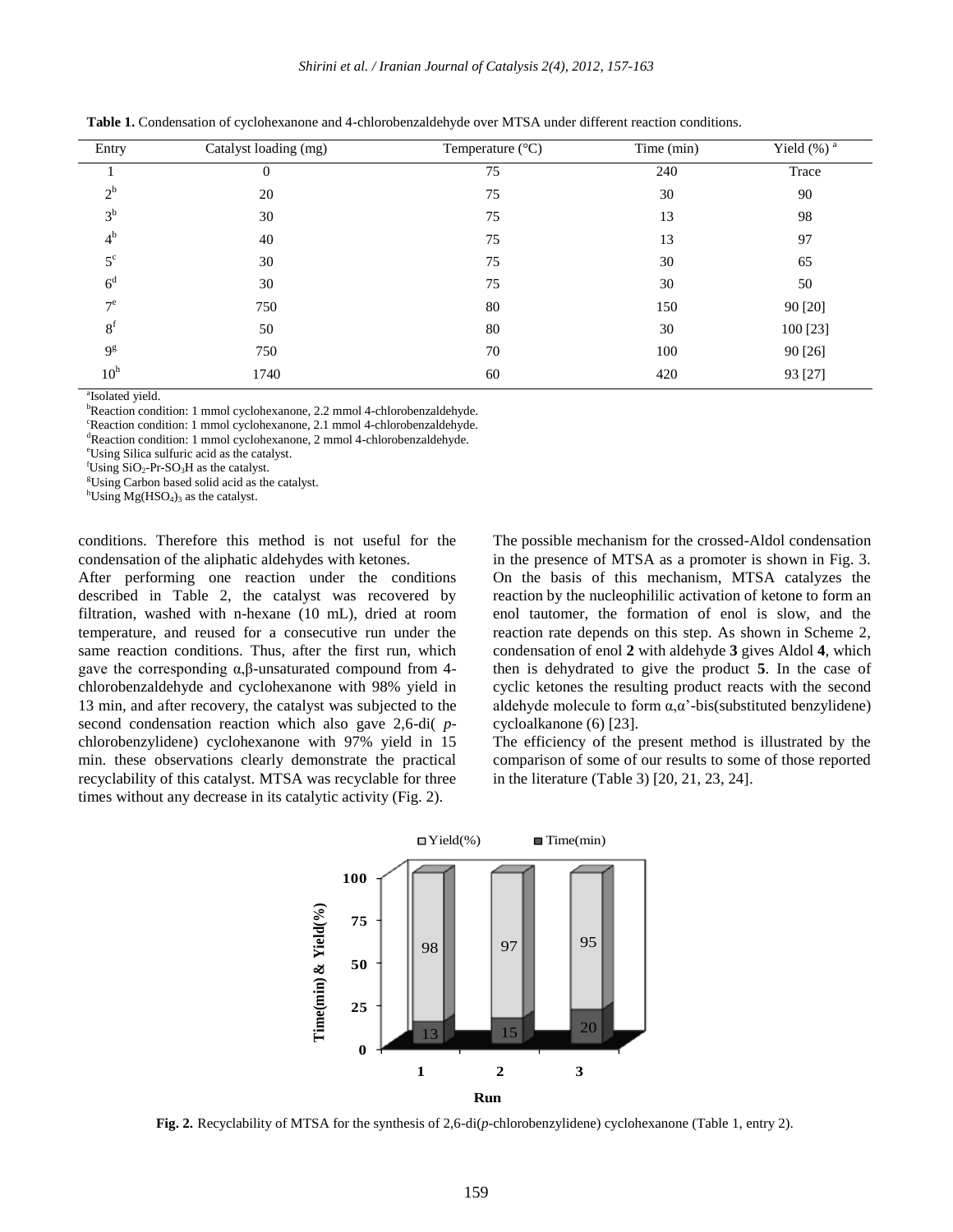| Entry            | Aldehyde                      | Ketone       | $\mathop{\text{Product}}$               | Time(min)  | Yield <sup>a</sup> (%) | m.p.( $°C$ ) [ref.] |
|------------------|-------------------------------|--------------|-----------------------------------------|------------|------------------------|---------------------|
| $\,1\,$          | <b>CHO</b>                    | $\mathbf{O}$ | $\mathbf O$                             | $36\,$     | 93                     | 115-116 [21]        |
| $\sqrt{2}$       | <b>CHO</b><br>Ċl              |              | ပူ<br>C.<br>Cl                          | 13         | 98                     | 145-146 [21]        |
| $\sqrt{3}$       | <b>CHO</b>                    |              |                                         | $70\,$     | 95                     | 199-202 [21]        |
| $\overline{4}$   | <b>CHO</b><br>Ė               |              | О                                       | 35         | 92                     | 156-157 [21]        |
| $\sqrt{5}$       | <b>CHO</b><br>`Br             |              | $\rm Br$<br>Вr                          | $70\,$     | 98                     | 119-120 [21]        |
| $\sqrt{6}$       | <b>CHO</b><br>NO <sub>2</sub> |              | ဝူ<br>$O_2N$<br>NO <sub>2</sub>         | 13         | 95                     | 186-187 [22]        |
| $\boldsymbol{7}$ | <b>CHO</b><br>NO <sub>2</sub> | O)           | О<br>$\mathrm{NO}_2$<br>$\mathrm{NO}_2$ | $\sqrt{6}$ | 95                     | 189-191 [23]        |
| $\,8\,$          | <b>CHO</b><br>OMe             |              | ö<br>MeO<br>OMe                         | $30\,$     | 92                     | 148-149 [21]        |
| $\overline{9}$   | <b>CHO</b>                    | O            | ပူ                                      | $\sqrt{6}$ | $\boldsymbol{91}$      | 177-178 [21]        |
| $10\,$           | <b>CHO</b>                    | $\Omega$     | ö                                       | $70\,$     | $87\,$                 | $\left[ 28\right]$  |
| $11\,$           | CHO                           | ( )          | $\Omega$                                | $\sqrt{5}$ | $90\,$                 | 187-189 [21]        |
| $12\,$           | CHO<br>CI                     | О            | $\Omega$<br>Cl<br>Cl                    | $10\,$     | 95                     | 219-220 [21]        |

**Table 2.** Crossed-Aldol condensation of ketones with aldehydes in the presence of melamine trisulfonic acid (MTSA) under solvent-free conditions at 75°C.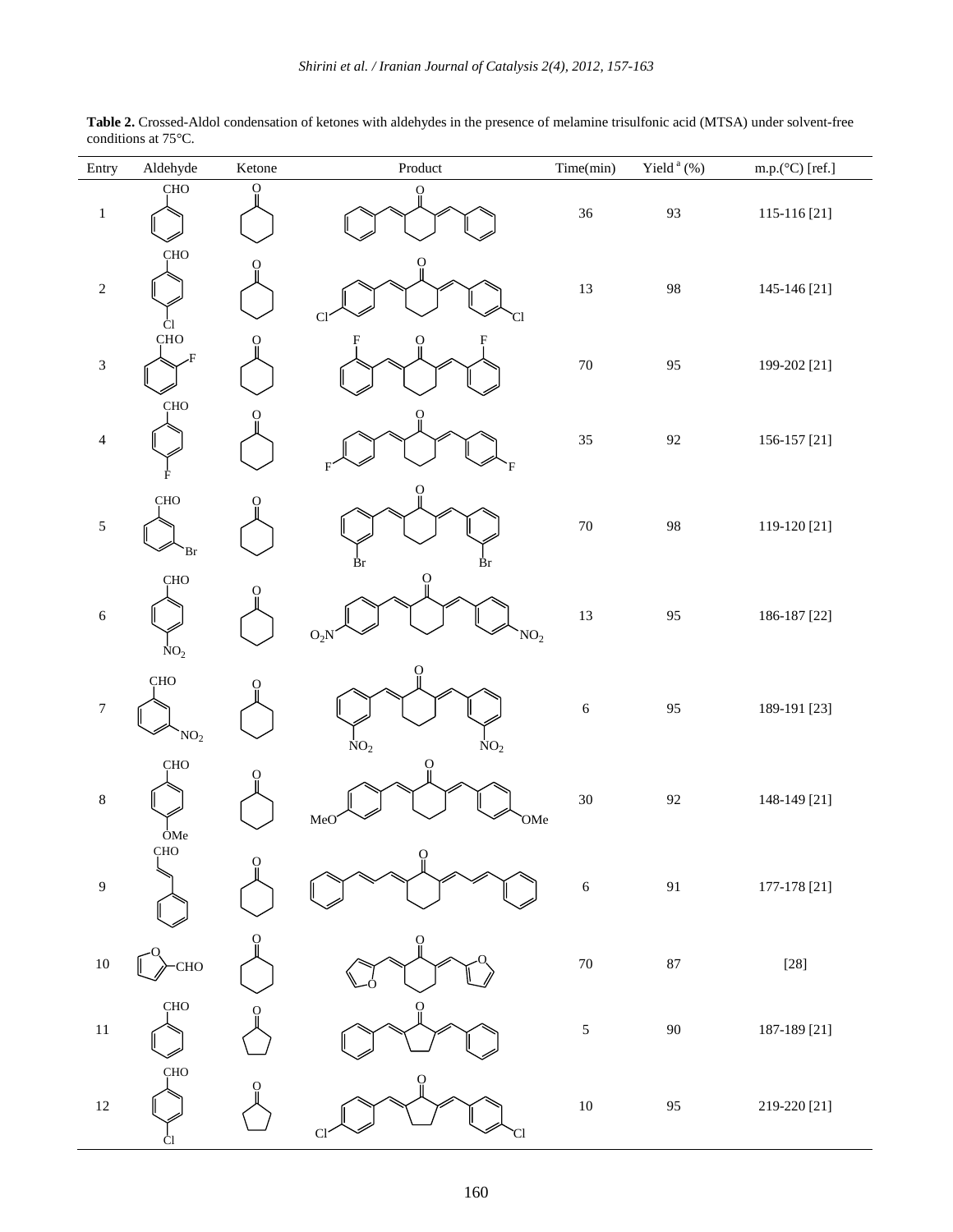**Table 2.** *(continued)*

| $13\,$          | <b>CHO</b><br>Ė           | О                    | $\Omega$<br>F   | 22                          | 84           | 237-239 [21] |
|-----------------|---------------------------|----------------------|-----------------|-----------------------------|--------------|--------------|
| 14              | <b>CHO</b><br>OMe         |                      | O<br>OMe<br>MeO | 15                          | $90\,$       | 211-212 [21] |
| 15              | CHO                       |                      |                 | $\overline{\mathcal{L}}$    | 89           | 227-228 [21] |
| 16 <sup>b</sup> | CHO<br>Ċl                 |                      | CI              | 74                          | 93           | 109-110 [25] |
| $17^{\rm b}$    | CHO<br>$NO2$<br>CHO       |                      | $\rm NO_2$      | $15\,$                      | 90           | 156-157 [25] |
| $18^{\rm b}$    | OMe                       |                      | `OMe            | $70\,$                      | 94           | 74-75 [25]   |
| 19 <sup>b</sup> | ÇHO<br>Ċ1                 |                      | Ō               | $\sqrt{5}$                  | 90           | 175-176 [35] |
| $20^{\rm b}$    | CHO<br>$\int_{\text{Br}}$ | $\frac{1}{\sqrt{2}}$ | Br<br>ő         | $\,$ 8 $\,$                 | 92           | 171-173 [35] |
| $21^{\rm b}$    | CHO<br>OMe                | Ō                    | OMe<br>О<br>Ö   | $\sqrt{6}$                  | 94           | 156-157 [35] |
| $22^{\rm c}$    | H,<br>Ö                   | О                    |                 | $24\,\ensuremath{\hbox{h}}$ | $16^{\rm d}$ | liquid [9]   |

<sup>a</sup>Isolated yield. Products were characterized by comparison of their spectroscopic data (<sup>1</sup>H-NMR and IR) and mps with those reported in the literature.<br><sup>b</sup>1.1 mmol of the aldehyde was used.

<sup>c</sup>Reaction conditions: 1 mmol propionaldehyde, reflux in 3 mL acetone, 0.03 g MTSA.

 ${}^d$ GC yield.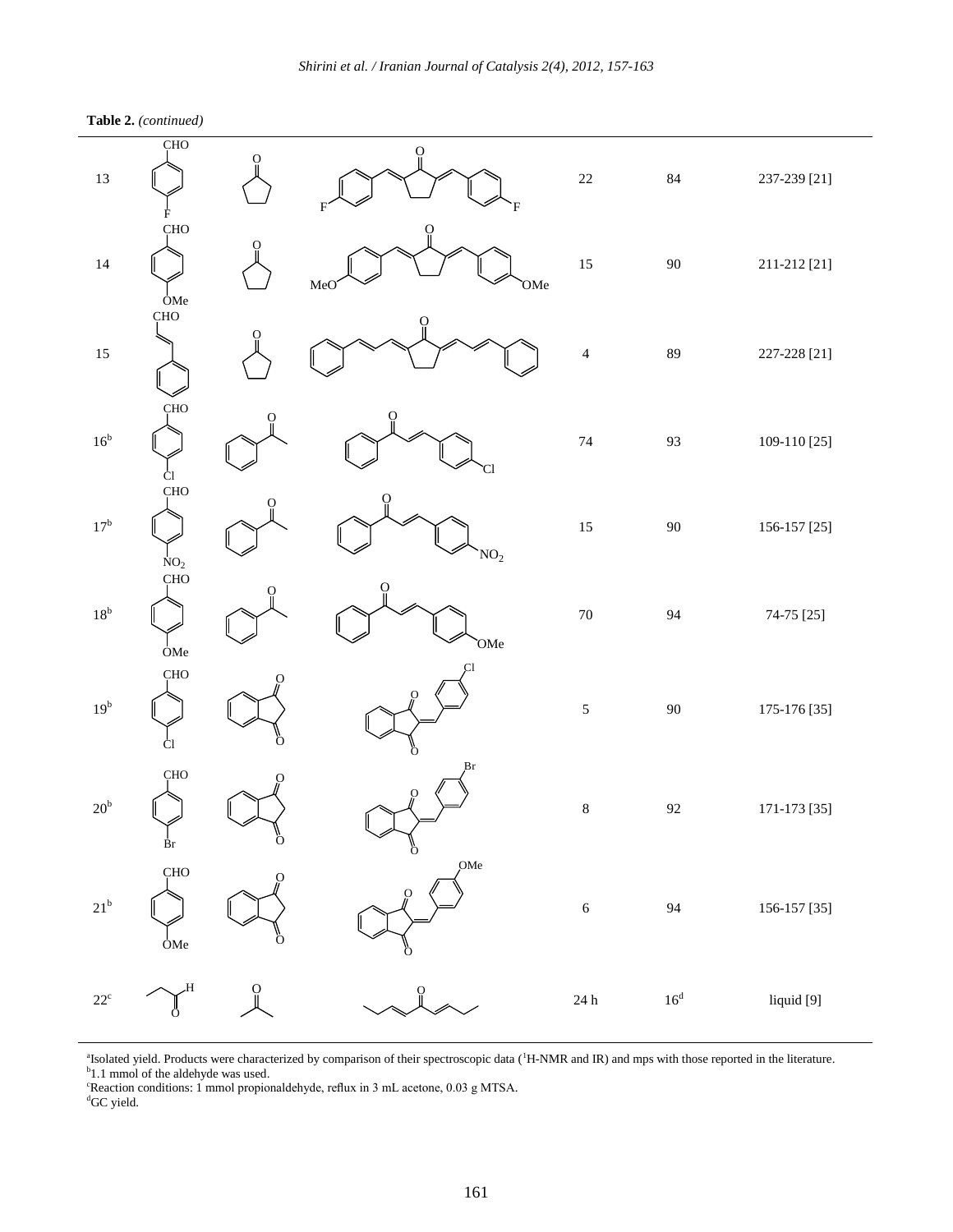**Table 3.** Comparison of some of the results obtained by the present method (**I**) with some of those reported by silica sulfuric acid (**II**) [20],  $I_2$  (**III**) [21],  $SiO_2$ -Pr-SO<sub>3</sub>H (**IV**) [23], and NKC-9 (**V**) [24].

|                                                         | Product        | Time (h)/Yield (%) |                     |                    |                   |                    |  |
|---------------------------------------------------------|----------------|--------------------|---------------------|--------------------|-------------------|--------------------|--|
| Entry                                                   |                | $($ $\Gamma$       | $(II)$ <sup>a</sup> | (III) <sup>b</sup> | $(\mathbf{IV})^c$ | $(V)$ <sup>d</sup> |  |
| 1                                                       |                | 0.6/93             | 2.5/91              | 4.5/92             | 2/100             | 4/86               |  |
| $\sqrt{2}$                                              | C <sub>1</sub> | 0.22/98            | 3/90                | 4.5/94             | 0.5/100           | 6/87               |  |
| $\ensuremath{\mathfrak{Z}}$                             | MeO<br>`OMe    | 0.25/90            | 2/95                | 4.5/92             | 0.3/98            | 6/89               |  |
| $\overline{\mathcal{A}}$                                | C              | 0.17/95            | 2.5/94              |                    | 0.17/95           | 6/85               |  |
| ${}^{a}$ Reaction conditions: Solvent-free 80 ${}^{0}C$ |                |                    |                     |                    |                   |                    |  |

<sup>a</sup>Reaction conditions: Solvent-free, 80 <sup>o</sup>C.

 ${}^{\text{b}}$ Reaction conditions: CH<sub>2</sub>Cl<sub>2</sub>, r.t.

 $\mathrm{c}$ Reaction conditions: Solvent-free, 80  $\mathrm{c}$ C.

<sup>d</sup>Reaction conditions: CHCl<sub>3</sub>, reflux.



**Fig. 3.** The plausible mechanism of the reaction.